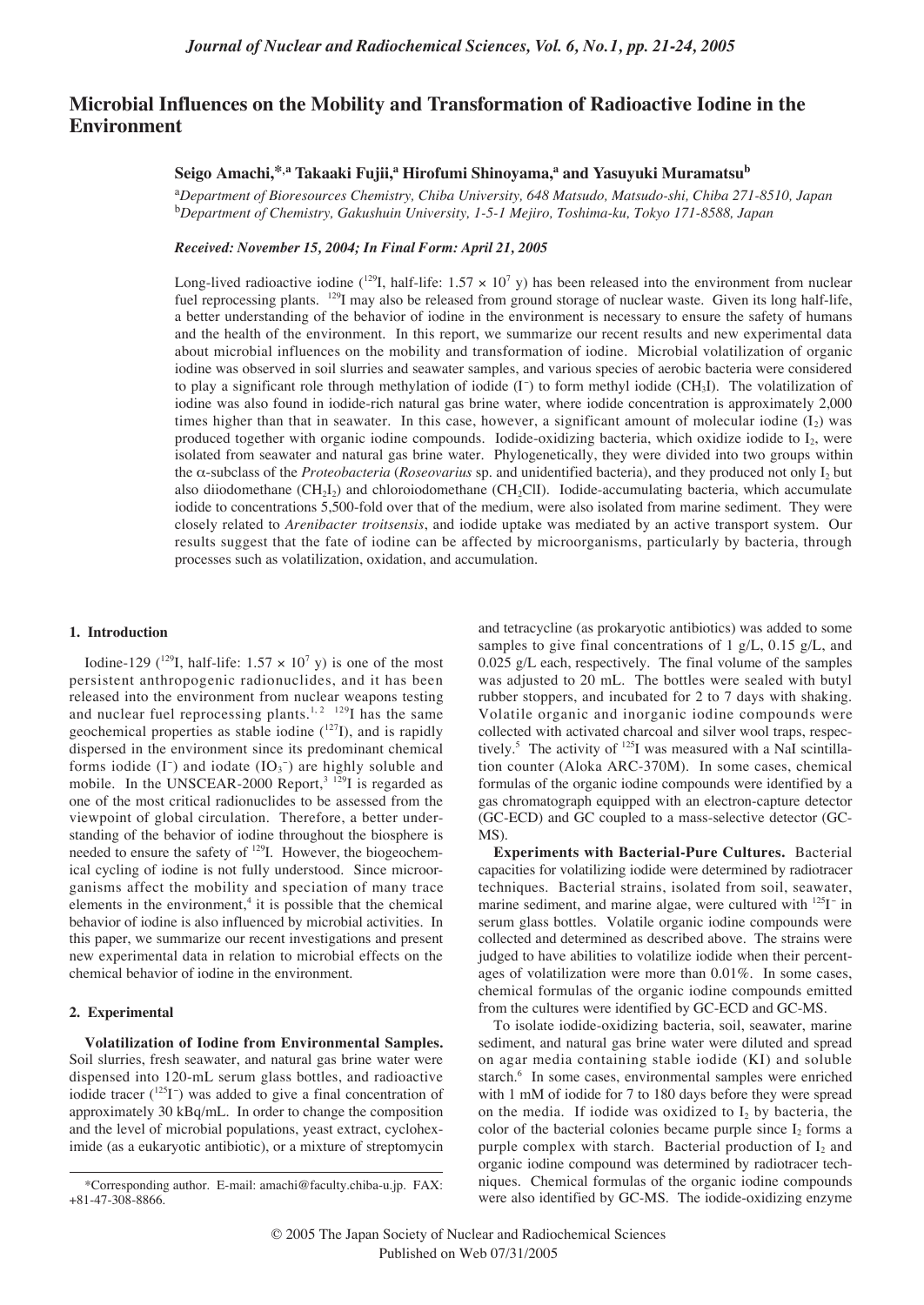activity was assayed spectrophotometrically using the culture supernatant as a crude enzyme.

For isolation of iodide-accumulating bacteria, two types of screening were carried out.<sup>7</sup> In the first screening, various bacterial strains maintained in our laboratory were inoculated onto agar media containing <sup>125</sup>I<sup>-</sup>. After incubation, bacterial colonies were transferred to a membrane filter by toothpicks, and radioactivity in the colonies was visualized with a Molecular Imager FX system (Bio-Rad). This transfer technique enabled us to obtain a good autoradiograph with a relatively low background, while direct transfer of colonies without toothpicks resulted in a very high background. Bacterial strains showing dense and black spots were chosen. In the second screening, the strains were cultured in liquid media containing <sup>125</sup>I<sup>-</sup>. After incubation, the cultures were put on a silicone oil layer (35:65 mixture of SH556 and SH550, Toray Dow Corning Silicone) that was overlaid on distilled water in a microcentrifuge tube. After centrifugation, the tube contents were frozen, and the distilled water layer containing the cell pellet was cut off for determining radioactivity.

For phylogenetic analysis of bacterial strains, the 16S ribosomal RNA gene (16S rDNA) was sequenced as described previously.<sup>8</sup> The sequences were aligned using the CLUSTAL W program, version  $1.6<sup>9</sup>$ . A phylogenetic tree was constructed by the neighborjoining method. $<sup>10</sup>$ </sup>

#### **3. Results and Discussion**

**Volatilization of Iodide from Environmental Samples.** When diluted soil slurries were incubated with 1 mM of stable iodide for 20 days, CH<sub>3</sub>I production in the bottle headspace was detected by GC-ECD.<sup>8</sup> Production of other organic iodine compounds (e.g.  $CH_3CH_2I$  and  $CH_2I_2$ ) was not observed. The addition of glucose sometimes enhanced CH3I production, but little CH<sub>3</sub>I was produced under anaerobic incubation conditions. The soil slurries were then incubated with iodide tracer ( 125I − ), and iodide volatilization under various incubation conditions was determined. This method allowed us to study iodide volatilization under a natural concentration of stable iodide (without any addition of excess stable iodide). Autoclaving of soil slurries strongly inhibited the volatilization, while yeast extract sometimes enhanced the volatilization. Interestingly, the volatilization of iodide was almost completely inhibited by prokaryotic antibiotics (streptomycin and tetracycline), but not by the eukaryotic antibiotic cycloheximide. These results suggest that iodide in soil is methylated and volatilized into the atmosphere mainly as a result of aerobic soil bacteria.

A similar experiment was carried out using fresh seawater.<sup>11</sup> The volatilization of iodide did not occur in autoclaved or 0.22  $\mu$ m-filtered seawater. In addition, both prokaryotic and eukaryotic antibiotics inhibited the volatilization significantly. Thus, it was considered that iodide in seawater is volatilized as a result of microbial activities, and that marine bacteria, at least partially, participate in the process.

In soil slurries and seawater, iodide was volatilized mainly as an organic iodine compound (probably CH3I), and volatilization of inorganic iodine (i.e. molecular iodine:  $I_2$ ) was not observed. However, when we incubated natural gas brine water with  $^{125}$ I<sup>-</sup>, not only organic iodine but also  $I_2$  was produced. Table 1 shows new experimental data related to the production of  $I_2$  in brine water.  $I_2$  production was much higher than that of organic iodine (see "untreated" samples in Table 1), and it was enhanced by the addition of 0.1% yeast extract. The volatilization of  $I_2$ was strongly inhibited by autoclaving, filtration, and prokaryotic antibiotics. These results suggest that  $I_2$  production in brine water is also mediated by bacteria. From the viewpoint of global iodine cycling, natural gas brine water is of great interest because it is highly enriched with iodide. Brine water in Japan, especially that in Chiba prefecture, often has iodide concentrations of approximately 1 mM, which is 2,000 times higher than that in natural seawater.<sup>12</sup> Natural gas, mainly methane, is associated with brine water in this area. The annual production of iodine in this area accounts for 6,000 tons, which constitutes approximately one third of the world iodine production. Our results indicate that bacteria with capacities for producing  $I_2$  and organic iodine compounds inhabit brine water. Isolation and characterization of such bacteria is described below (see *Iodide-oxidizing Bacteria* (*IOB*)).

**TABLE 1: Organic and Inorganic Iodine Volatilization from Natural Gas Brine Waters***<sup>a</sup>*

|               |           |               | Untreated Autoclaved Filtered <sup>b</sup> YE <sup>c</sup> Stp+Tc <sup>d</sup> Ch <sup>e</sup> |                |        |                    |    |
|---------------|-----------|---------------|------------------------------------------------------------------------------------------------|----------------|--------|--------------------|----|
| Brine 1 Org-I |           | 100           | $\theta$                                                                                       | $\overline{0}$ | 943    | $\Omega$           | 86 |
|               |           | $Inorg-I$ 266 | $\overline{0}$                                                                                 | 9              | 10,059 | $\theta$           | 49 |
| Brine 2 Org-I |           | 100           | 2                                                                                              | 2              | 211    | 33                 | 71 |
|               | $Inorg-I$ | 600           | $\theta$                                                                                       | $\mathbf{0}$   |        | 2,781 $N.D.f N.D.$ |    |

<sup>a</sup>All values are expressed as relative % of volatilization, and volatilization of organic iodine in untreated samples is expressed as 100%. *b* Samples were filtered through a 0.22-µm membrane filter. *<sup>c</sup>* Yeast extract was added. *<sup>d</sup>* Streptomycin and tetracycline were added. *e* Cycloheximide was added. *<sup>f</sup>* Not determined.

**Iodide-volatilizing Bacteria (IVB).** Of 100 bacterial strains tested, approximately 40% showed percentages of volatilization of more than  $0.01\%$ .<sup>8, 11</sup> Based on 16S rDNA sequences, we concluded that they were affiliated with *Proteobacteria* (α, β, and γ subdivisions), the *Cytophaga-Flexibacter-Bacteroides* (CFB) group, and High G+C Gram positive bacteria, indicating that IVB were not confined to any particular group of bacteria and were found throughout the bacterial domain. GC-ECD and GC-MS analyses showed that the gaseous iodine compound emitted by bacteria was CH3I. We also measured the iodide-methylating activity by using cell free extracts of *Rhizobium* sp. MRCD 19.<sup>13</sup> We found that *S*-adenosyl-Lmethionine (SAM) could serve as a methyl donor for methylation of iodide. The apparent affinity constants  $(K<sub>m</sub>)$  for substrates (i.e. iodide and SAM), calculated from Lineweaver-Burk plots, were 0.26 and 0.024 mM, respectively.

**Iodide-oxidizing Bacteria (IOB).** A large number of IOB strains were isolated from natural gas brine water, seawater, and marine sediment.<sup>6</sup> Interestingly, an enrichment of the environmental samples with 1 mM of iodide (7 to 180 days) was essential for isolation of IOB from seawater and sediment, while IOB could be isolated without enrichment from brine water. IOB were phylogenetically divided into two groups within the α-subclass of the *Proteobacteria*. One of the groups was most closely related to *Roseovarius tolerans* with sequence similarities between 94 and 98%. The other group was most closely related to *Rhodothalassium salexigens*, although the sequence similarities were relatively low (89 to 91%). The iodide-oxidizing reaction was mediated by an extracellular enzyme, and oxygen was indispensable for the reaction. This inferred that certain oxidases were involved in the oxidation of iodide.

Radiotracer experiments and GC-MS analyses revealed that IOB produced not only  $I_2$  but also organic iodine compounds such as  $CH_2I_2$  and  $CH_2CII$ .<sup>6</sup> Table 2 shows our new experimental data on gaseous iodine production by IVB (strain C-19) and IOB (strains A6 and C3). IVB did not produce  $I_2$ , and the production amounts of organic iodine compound (CH3I) under 0.1  $\mu$ M and 0.1 mM of iodide were 21 and 730 pmol/20 mL of culture, respectively. Since the organic iodine production increased only 35-fold in the presence of 0.1 mM iodide, CH3I production from iodide was considered to be saturated. In IOB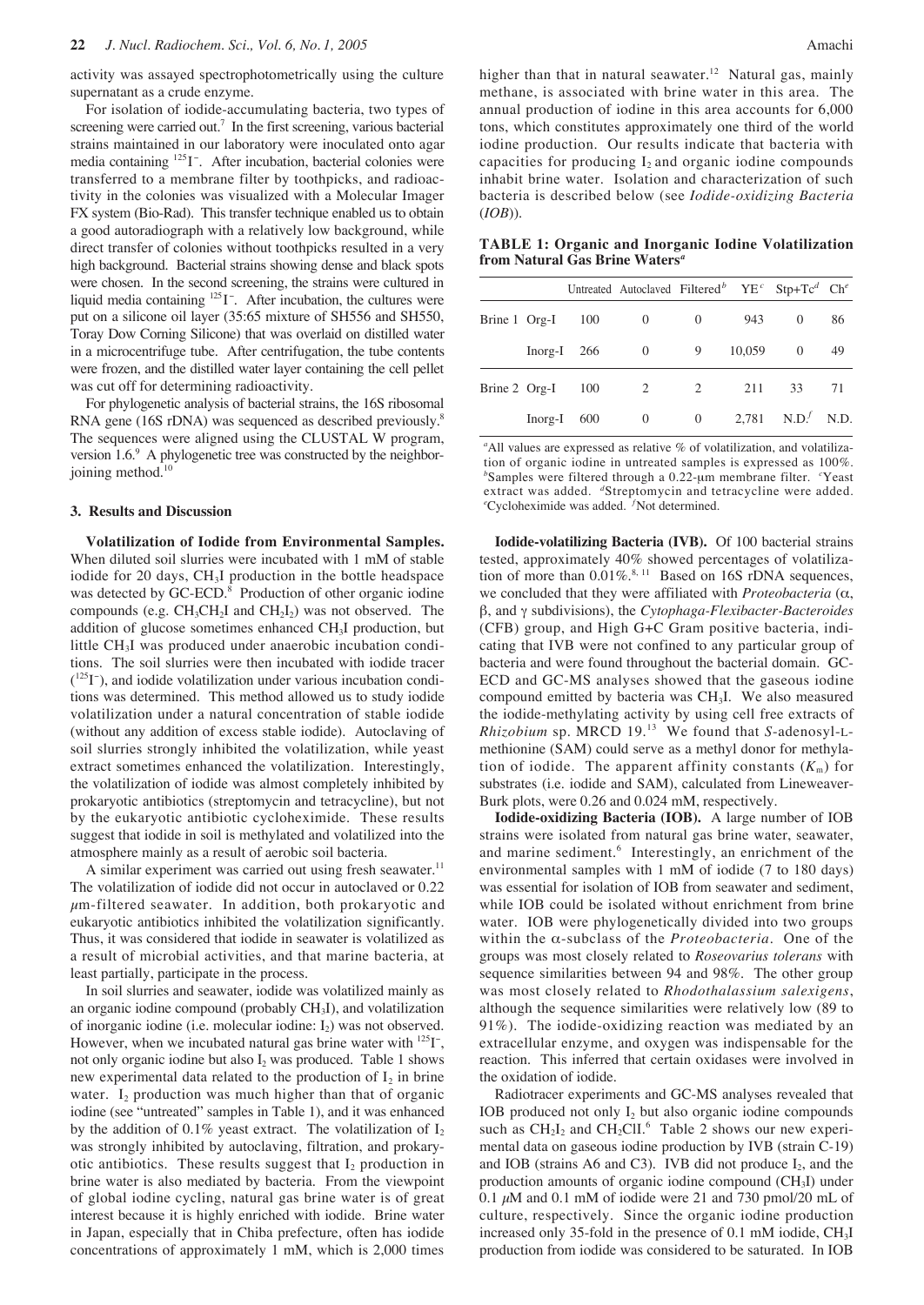**TABLE 2: Production of Organic and Inorganic Iodine Compounds by IVB and IOB***<sup>a</sup>*

| Strain       | Most-related       |         |                  | Iodide concentration added to<br>the medium |           |  |
|--------------|--------------------|---------|------------------|---------------------------------------------|-----------|--|
|              | organism           |         | 0.1 <sub>M</sub> | $0.1 \text{ mM}$                            | $1 \mu M$ |  |
| $C-19$ (IVB) | Algoriphagus       | $Org-I$ | 21               | 730                                         | $N.D.^b$  |  |
|              | <i>antarcticus</i> | $I_{2}$ | < 0.04           | $<$ 40                                      | N.D.      |  |
| $A-6$ (IOB)  | Roseovarius        | $Org-I$ | 0.11             | 17,000                                      | N.D.      |  |
|              | tolerans           | I,      | < 0.04           | 840                                         | N.D.      |  |
| $C-3$ (IOB)  | Rhodothalassium    | $Org-I$ | < 0.04           | 64,000                                      | 5,200,000 |  |
|              | salexigens         | I,      | < 0.04           | 1.200                                       | 160,000   |  |

*a* All values are expressed as pmol of iodine/20 mL of culture. The strains were cultured with <sup>125</sup>I<sup>-</sup> and appropriate concentrations of stable iodide (KI) in Marine Broth 2216 liquid medium (Difco). After 3 days of incubation, volatile organic iodine and  $I_2$  were collected with activated charcoal and silver wool traps, respectively. <sup>b</sup>Not determined.

strains, however, both organic  $(CH<sub>2</sub>I<sub>2</sub>$  and CH<sub>2</sub>ClI) and inorganic  $(I_2)$  iodine compounds were produced, and the production was strongly enhanced under high levels of iodide (Table 2). This may imply that the expression of enzyme(s) that produced  $I_2$ , CH<sub>2</sub> $I_2$ , and CH<sub>2</sub>ClI was induced or enhanced under high iodide concentrations. However, in our previous study,<sup>6</sup> the levels of iodide-oxidizing activity were constant regardless of iodide concentrations in the media. Thus, it might be possible that the activity of the enzyme(s) involved in the production of  $I_2$ ,  $CH_2I_2$ , and  $CH_2CII$  is induced (or enhanced) by  $I_2$  but not by iodide. Further study is needed to understand the biochemical mechanism of organic and inorganic iodine production by IOB.

**Iodide-accumulating Bacteria (IAB).** A screening of bacteria with capacities for accumulating iodide was carried out.<sup>7</sup> Combining autoradiography with radiotracer experiment was very efficient for selection of IAB. Of 91 bacterial strains tested, 6 strains were chosen as IABs. They removed 80 to 90% of iodide from the liquid media within 24 h, and a corresponding amount of iodide was detected in their cells. All of these strains originated from marine sediment, and they were phylogenetically most closely related to *Arenibacter troitsensis* and *Flexibacter aggregans* NBRC15975, members of the family *Flavobacteriaceae*. Figure 1 is a phylogenetic tree of strain C-21, which was chosen for further investigation. When strain C-21 was grown in a liquid medium containing 0.1  $\mu$ M of iodide, iodide concentration in the medium decreased to 0.02  $\mu$ M within 24 h, and the maximum iodide content of the strain was 220 pmol/mg dry cells. The iodide concentration factor was calculated based on the ratio of the iodide concentration in cells (on a dry weight basis) to that in the medium. In strain C-21, the maximum value of the iodide concentration factor was 5,500 at 24 h. The kinetics of iodide uptake by IAB were then determined using a washed cell suspension of strain C-21. A cumulative uptake of iodide was observed, but it occurred only in the presence of glucose. Iodide transport by this strain showed Michaelis-Menten kinetics with an apparent affinity constant  $(K_t)$  and a maximum velocity  $(V_{\text{max}})$  of 0.073  $\mu$ M and 0.55 pmol/min/mg dry cells, respectively (Figure 2). From these results, we considered that the uptake and accumulation of iodide by IAB was mediated by an active transport system which requires metabolic energy, but not by simple diffusion or physicochemical adsorption onto the bacterial cell surface. Determinations of the energy source (ATP or ion gradient) and the substrate specificity of the iodide uptake system are underway in our laboratory.



**Figure 1.** Phylogenetic position of strain C-21 among the family *Flavobacteriaceae* on the basis of 16S rDNA sequences. Numbers at nodes show bootstrap values obtained from 100 resamplings. The GenBank accession number for each reference strain is shown in parentheses. The bar shows 1 nucleotide substitution per 100 nucleotides. *Capnocytophaga haemolytica* was used as the outgroup.



**Figure 2.** A double-reciprocal plot of iodide uptake by strain C-21. The inset shows the initial uptake of iodide as a function of iodide concentrations from 0.02 to 0.5  $\mu$ M.

#### **4. Conclusion**

Microorganisms play an important role in the biogeochemical cycling of many trace elements by changing their chemical behavior in the environment. Our results demonstrated that microorganisms, especially bacteria, have a potential to influence the chemical behavior of iodine through such processes as volatilization, oxidation, and accumulation. Another important process in iodine cycling is the reduction of iodate  $(IO<sub>3</sub><sup>-</sup>)$  to iodide, and a sulfate-reducing bacterium (*Desulfovibrio desul-*